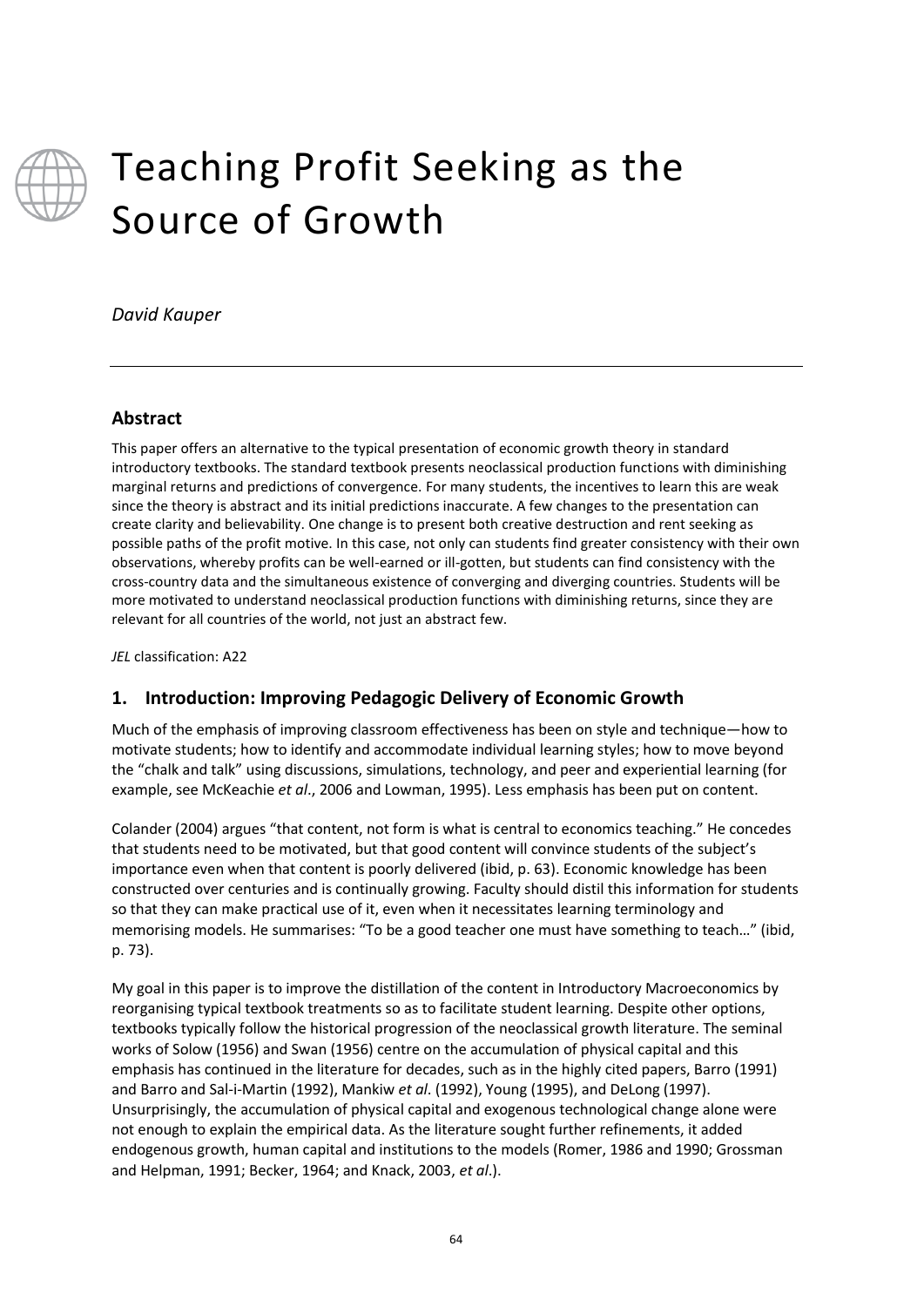There are some pedagogic drawbacks to following the historical literature. One is an overemphasis on capital accumulation, despite our current understanding of the importance of technology, human capital and institutions. Another problem is that the first test of our growth model fails for our students. We fail to find absolute convergence, when we should be testing for conditional convergence.

I sense that students reject the economics *we teach* because it poorly describes the world they know. They know a world where the latest technology means more to their lives than does a large factory. They know of a wealthy United States, a rising China and an impoverished Haiti. We can explain that world with current economic theory, but not using a model from 1956; no matter how important that model is to our current economic understanding.

I propose that we teach production functions and conditional convergence, but in a sequence in which we transition from students' observations to researchers' models, instead of jumping to oversimplified abstract models and then refining them. From students' observations we can identify sources of growth, then categorise them using economic terminology and finally integrate them into production functions and economic models. In this way, we can minimise the number of students whose attention we lose because our interim story is so unfamiliar and incomplete.

My proposed presentation starts with firms' profit seeking as a choice between production and predation, or alternatively, creative destruction and rent seeking. Creative destruction generates growth and several sources are enumerated: investment in physical capital, human capital and technology; increased savings rates; and establishment of efficient institutions, in other words institutions that encourage creative destruction and discourage rent seeking. Some sources of growth exhibit increasing returns while others exhibit decreasing returns. Depending on the particular combination of sources of growth pursued, countries might quickly or slowly converge or diverge.

None of this is new economic theory. Thomas Carver argued for the benefits of *production versus predation* in 1917. Joseph Schumpeter popularised the term *creative destruction* in 1942 and Anne Krueger popularised the term *rent seeking* in 1974. Economists have long written about these sources of growth. Adam Smith wrote about the importance of physical capital, saving and investment in *Book II: Of the Nature, Accumulation, and Employment of Stock*, of what today would be called human capital and technology in *Book I: Of the Causes of Improvement in the productive Powers of Labour, and of the Order according to which its Produce is naturally distributed among the different Ranks of the People*, and of institutions in *Book IV: Of the Systems of political Economy* and *Book V: Of the Revenue of the Sovereign or Commonwealth* (1776).

For centuries we have known that investment returns depend on the size of the economy. In 1776, Adam Smith saw larger markets allowing increasing returns in the specialisation within pin manufactories (Warsh, 2006). In 1817, David Ricardo taught us the importance of diminishing marginal returns in determining rents. Hundreds if not thousands of writers since Smith and Ricardo, and since the Marginalist Revolution, have worked to model and quantify these variables and their interrelationships.

In that empirical and theoretical work, economists have already proposed a world of convergence, divergence and experiences in between. Abramovitz (1986), Young (1995) and many others have described and explained convergence. Paul Romer (1986 and 1990) and Aghion and Howitt (1997) explicated endogenous growth. Many, including Rosenstein-Rodan (1943), Lewis (1954) and Murphy *et al*. (1989), have offered explanations of poverty traps. Economists have argued that the patterns of growth are varied and depend on multiple variables. Mankiw, Romer, and Weil (1992) take Solow (1956) and his residual seriously and find strong empirical evidence for conditional convergence. Hausmann *et al*. (2006) approach diverse empirical patterns with a trouble-shooting guide of growth diagnostics.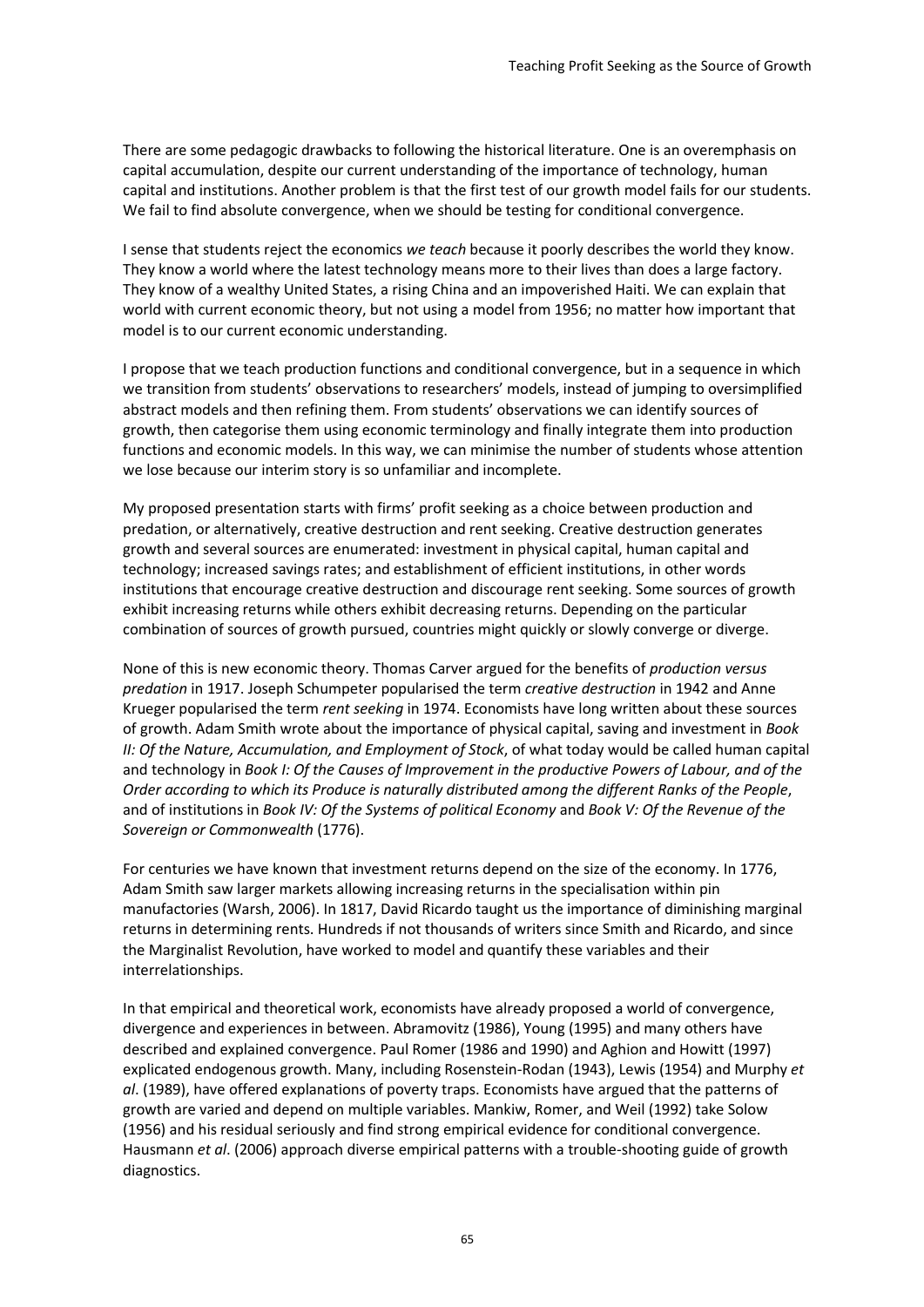While much work remains, economists have a strong, workable understanding of the mechanisms of growth. However, I recommend against teaching it the way we understand it. We learn new material by building on current understanding (Bain, 2004). Undergraduates' initial understanding is very different from professional economists'. Economists start with models of production functions and build upon them with capital, technology and saving. Solow leads to Paul Romer, then Mankiw, and then Rodrik. Undergraduates are not entering the classroom with Solow. They come with models of rich and poor, good and bad, and money paid to businesses such as Walmart and McDonald's. In order to bring them to our economic understanding, replete with formal, mathematical models, we must start with theirs.

In the remainder of the paper, I characterise our students and their mental models, summarise the treatment of growth in the typical introductory textbook, and outline my proposed treatment, followed with conclusions.

## **2. Teaching Content: Know Your Audience**

Students have been learning how the world works for approximately two decades before they enter the classroom to learn economics. The students are confident in their ability to navigate this world and they have also learned that often others are wrong, whether by accident, naïveté or intention. When students hear something inconsistent with their own views, some struggle to learn it and others simply learn it superficially without changing their own views of the world (Bain, 2004). They memorise simply to pass the course, but they do not believe it.

This creates a challenge for teachers who want the trusting students to have an easier time learning and the cynical students to benefit in the long run from our best, current economic theory. One approach starts with what students already know, challenges them with questions that their current mental models cannot satisfactorily answer, and then adds new content that builds upon their existing models such that it can better resolve inconsistencies (Bain, 2004, chpt 2). This is generally how knowledge is constructed anyway (ibid, p.26), however in a well-designed course the instructor, as the expert, guides the students through the process (Colander, 2004, p. 67). So, we should start with the initial mental models of our students, not our discipline, and build upon them to create our economic models.

Possibly the most common preconceived attitudes brought by students are their judgments regarding the social value of free-market capitalism. Some students arrive with supreme faith in the power of markets to generate efficiency or socially optimal outcomes. They are likely to expect course content to validate this and when it does not, they could dismiss the instructor as just another liberal professor.

Liberal students are also easily disappointed in an economics course. They might arrive viewing businesses as cold-hearted with socially inefficient and unjust outcomes since, in their view, the wealth of the business owners is created by the toil of the workers. In this zero-sum-game world, the rich have gained at the expense of the poor, whether at the individual or national level. The professor that extols the virtues of profit-maximising self-interest is easily dismissed as an unfeeling, shallow-minded economist.

Both extremes reflect some truth and acknowledging that can make a course more effective. Increasing productive efficiency and product development benefits society and can enrich individuals as well as corporations. However, wealth can come at the expense of others. Monopolists transfer welfare from consumers, as can any firm with asymmetric information. If profit seeking is introduced as neutral, then all interested students' views are validated. After the students see that their basic observations are correct, then more material can be added to make the transition to the typical economic model of wealth-generating profits complete with caveats. This should encourage the students to take our knowledge more seriously. We are supplementing their knowledge, not taking away from it.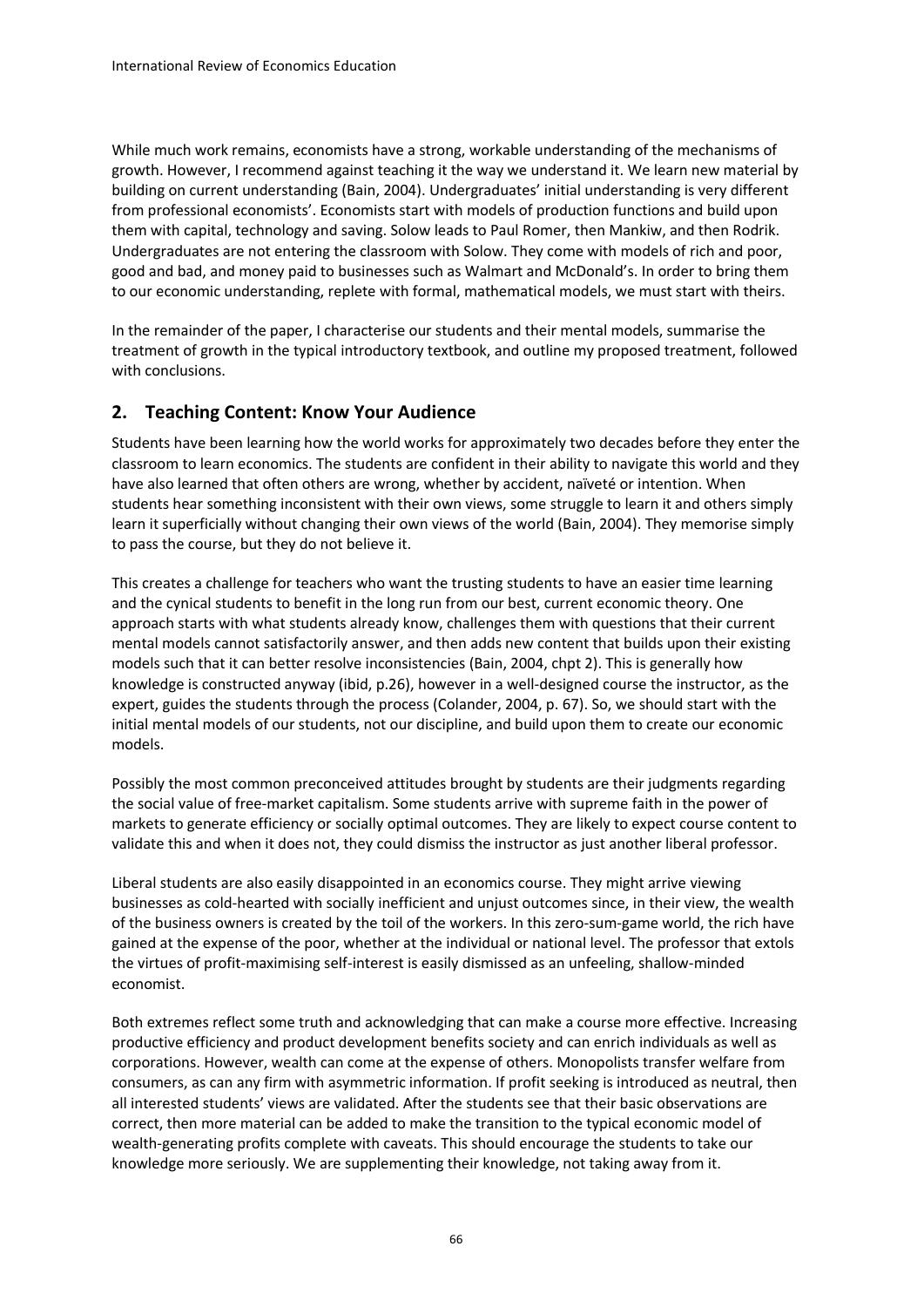How else do students learn? Permanent learning occurs when new material is connected to existing (Lowman, 1995, p. 135). This principle is relevant not only for building upon the students' existing mental models, but also for the development of the new economic material in the course. Students have already seen thriving businesses in action; they have been to restaurants, retail stores, beauty salons, etc. These businesses have the manifestations of economic growth, they have physical capital and technology, and the workers have skills. At some level, the students realise that this increases worker output, so this is a good place to start. The students can visualise these sources of growth and then learn to think of them in economic ways, using economic terminology.

When the ideas are dissimilar, students will learn them more easily if they are connected by a common theme (ibid, p. 135). Various business activities can be lumped together as profit seeking, even if it does not generate economic growth. All of the various sources of growth can be lumped together as ways to increase the supply curve. The varied combinations of national output levels and growth rates can be seen as the interplay between sources of growth with diminishing returns and those with increasing returns. With just a few themes, we can recreate the myriad of business activities seen by students as well as the panoply of national experiences.

# **3. The Typical Intro Textbook Sequence**

When addressing economic growth, the typical introductory textbook discusses the importance of growth, then presents the aggregate production function and uses it to demonstrate an abstract process of economic growth—i.e. shifts of curves and movement along curves. The typical textbook then concludes by discussing the weaknesses of the model; see Baumol and Blinder (2008), Case *et al.* (2009), Colander (2009), Hubbard and O'Brien (2009), Krugman and Wells (2009), Mankiw (2001), Parkin (2010), and Stiglitz and Walsh (2002).

Learning about growth is motivated by the importance of growth. Our standard of living is determined by the amount of output per person. This standard of living has risen over the decades due to growth of labour productivity. Even small differences in growth rates have an enormous impact on living standards, as can be seen in the rule of seventy.

The primary sources of productivity are physical capital, human capital and technology. Physical capital is the man-made factor of production, including buildings and equipment. Human capital includes the skills and knowledge embodied in the workforce. Technology refers to the methods for combining resources into goods and services—i.e. the blueprints for production. As an economy accumulates these resources, productivity and standard of living rise.

The positive relationship between capital and productivity can be plotted as the production function. Because of diminishing marginal returns, the upward-sloping production function gets flatter as physical capital per worker is increased. Growth is represented by higher levels on the vertical axis. This can occur through capital accumulation—i.e. a movement along the curve—or investment in education or research and development of new technologies—i.e. upward shift of the curve.

Countries grow at different rates because they vary in the rates of accumulation of physical capital, human capital and technology. They can also grow at different rates due to differences in saving rates, level of foreign investment and institutions. Essentially, each country must be looked at individually to see why they are or are not growing, but economic theory does offer some suggestions.

And the theory can be tested. Because of diminishing marginal returns to capital combined with the public-good characteristic of technology, poor countries should grow faster than rich ones—i.e. the convergence hypothesis. Unfortunately, the data only weakly support this conclusion. China and the East Asian Miracle corroborate the theory, but Latin America and Africa refute it. Near the end of the chapter, institutions and spill-overs appear as afterthoughts used in an ad hoc way to make simplistic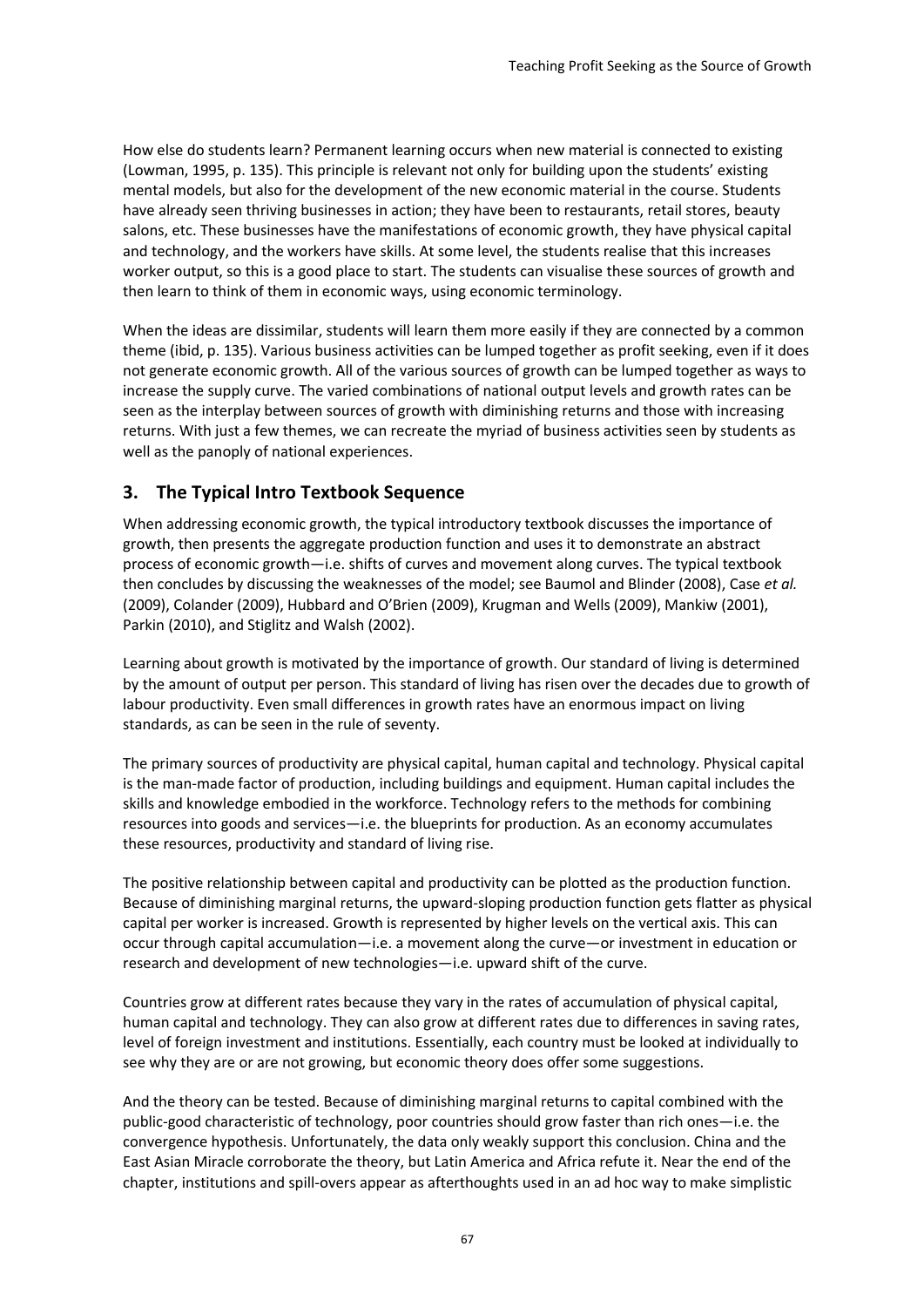models fit the data of conditional convergence. The students just completed a chapter without clear benefit due to its awkward explanation of the world.

How well does this treatment address student learning? We probably have not changed their understanding of the world, since the students can learn this theory in parallel to their own. They simply need to memorise a short list of sources of growth and then learn the relationships of the production function. However, they likely cannot apply what they have learned because not only has it not changed their own beliefs, but the economists developing it appear to struggle in applying it.

Whatever beliefs brought by the students about the morality behind profit seeking most likely have not changed. They can easily conclude that Latin America and Africa remain poor because of exploitation or conclude that Asia is becoming rich because of free markets. The emotionally leaning socialists still have faith in generosity and the emotionally leaning libertarians still have faith in greed. The apathetic still think an opinion is a waste of time. Completing the chapter has not modified the students' world outlook.

The students are required to learn an ad hoc list of a few sources of growth. It is not clear which are more important than others. On the one hand, physical capital seems to be the most important because there is a graph based on it. On the other hand, human capital and technology are described as very important. But then why are so many countries not converging? Many reasons are offered. It is not clear what is really significant.

The chapter portrays an uncertain theory instead of a nuanced view of a complex world. Instead of describing the quantitative interplay between just a few forces, it introduces variables, one by one, adding more as necessary until all of the world's regions are explained. This seems to suggest that different regions follow different theories instead of a unified theory. Endogenous growth seems to be a competing view from diminishing returns instead of a concurrent force. Capital accumulation seems to lead to institutions instead of the other way. The students are struggling with ideas we did not mean to imply.

Of course, in the economics literature, just as in science, there is little certainty as new evidence either challenges or supports prior evidence. It is a slowly morphing body of knowledge. Eventually students should learn to confront this uncertainty and be comfortable enough to challenge it with new knowledge. However at the principles level, students should learn the basic body of knowledge that is almost certainly true, and they should learn it as if it is almost certainly true. They should come away from the course feeling that they have learned something valuable and that economics is a discipline with valuable things to say. Most of the students in an Introductory Macroeconomics course will likely not take another one, other than business majors required to take microeconomics. An effective presentation of the content will leave knowledge with the students, preferably for the rest of their lives.

# **4. A Unified Approach to Growth Theory**

## *Rent Seeking and Creative Destruction*

A good place to start in teaching the course content is with general themes that have broad applicability and are generally accepted by students. Two such economic themes are the rationality postulate and the model of supply and demand. Although rational self-interest has recently been coming under more scrutiny in the literature and media, nevertheless students seem to generally accept it and view the exceptions as either, an intermediate tactic, moral high ground, or personal obstacle. In other words, generosity can have karmic benefits, compassion is socially idealistic and socially contrived, and impulsiveness is a poor strategy of long-run practical hedonism. All the while, self-interest is the basic behaviour.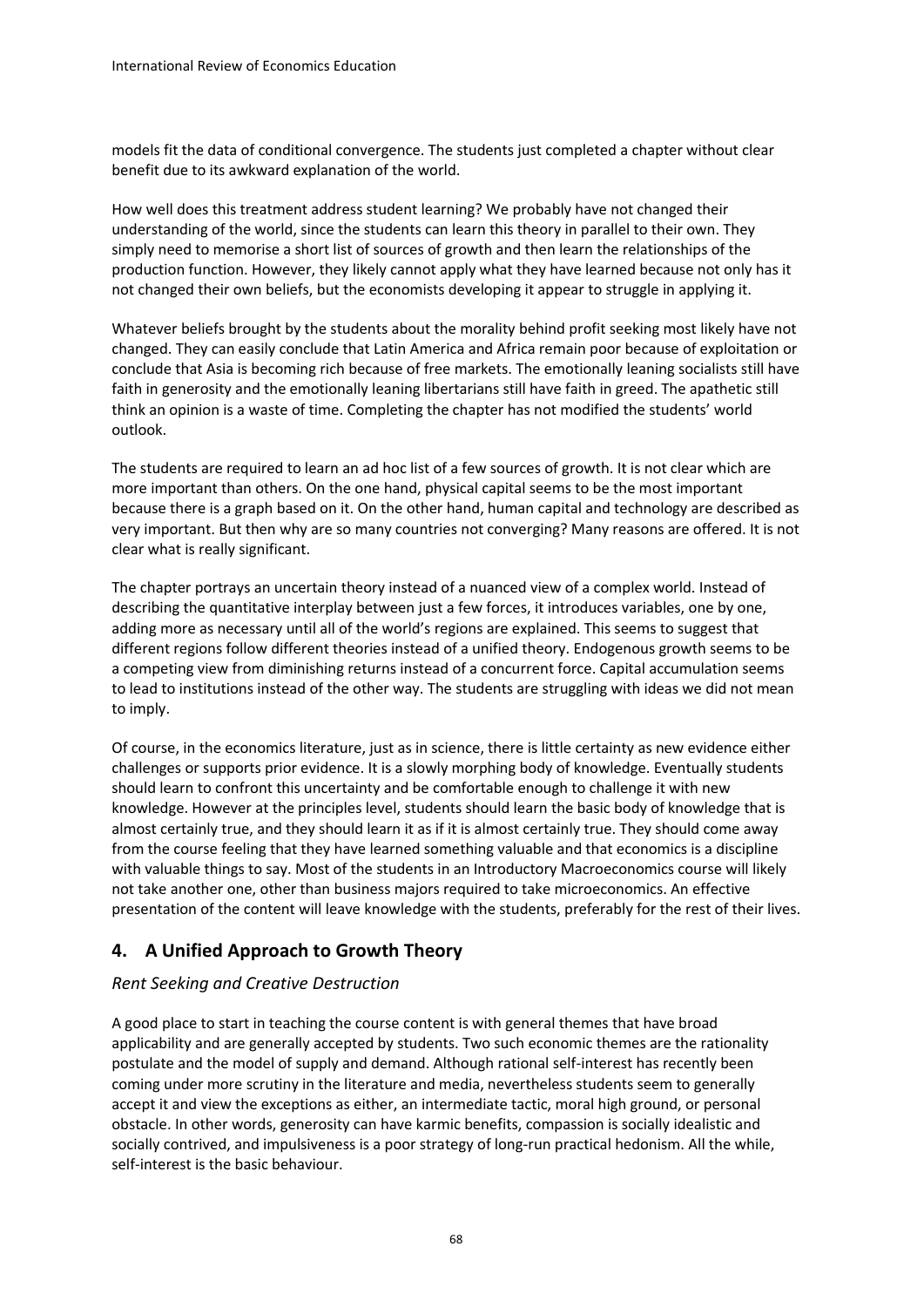The model of supply and demand is so ingrained in students that it often becomes their default answer under uncertainty. They seem to have no trouble understanding and using it.

These two economic themes can be the starting point for teaching economic growth. The producer surplus indicates the profit to firms. Firms want to maximise their producer surplus. The students now have a foundation by applying the rationality postulate to the model of supply and demand.

The economics immediately gets interesting by realising that profit seeking leads to various moral outcomes for society. Firms can create rent by increasing either the supply or demand curve, or they can appropriate rent by capturing either the consumer surplus or resource rents. Two popular terms for these activities are *creative destruction* and *rent seeking*.

Creative destruction generates welfare by increasing the size of consumer and producer surpluses combined (see Figure 1). Although motivated by producers' profits, it can even have a disproportionate benefit for consumers following an increase in supply. This is the capitalism that generates the BMW M3, Apple iPhone, Avatar in 3-D, Nintendo Wii and countless other products so loved by students.



Creative Destruction increases total welfare. Panel A: following an increase in demand (D), producer surplus (PS) and resource rents (RR) grow, but the net change in consumer surplus (CS) is ambiguous. Panel B: following an increase in supply (S), consumer surplus grows, but the net changes in producer surplus and resource rents are ambiguous.

On the other hand, rent seeking decreases total welfare in society by generating a deadweight loss and opportunity costs from investing in unproductive activities (see Figure 2). Economics' most commonly cited example is the monopolist and a monopolist must reduce output in order to increase price and spend to maintain market power, possibly through lobbying or bribery, depending on the country and economy.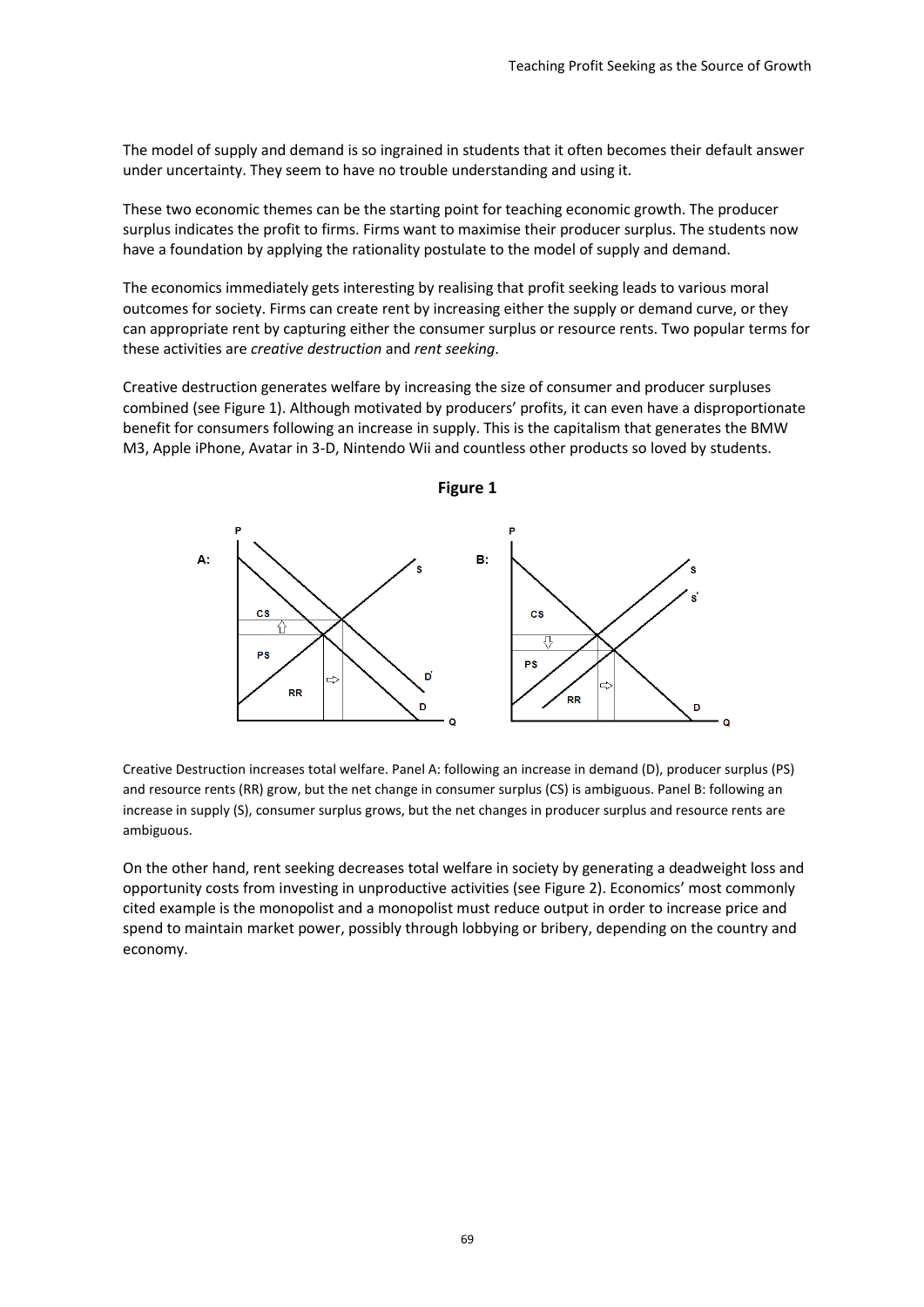

Rent seeking decreases total welfare. Panel A: a monopolist using market power to capture consumer surplus (CS) by charging a higher price for output. Panel B: a monopsonist using market power to capture resource rents (RR) by paying a lower price for inputs. Notice that this is in contrast to lowering costs by needing fewer resources (i.e. increasing productivity through creative destruction).

Rent seeking is the form of capitalism that generates NINJA loans (principal-agent problems as brokers and credit-rating agencies set values according to their interests instead of the interests of their principals), hand-crank windows and cacophonous seat-belt buzzers on entry-level cars (price/quality discrimination through product differentiation when buyers show brand loyalty (Kwoka, 1992)), and NCAA rules for amateur athletics (monopsonies as buyers form cartels, set near zero prices and impose penalties for violators), among other business practices. At a national scale, rent seeking can lead to thievery, slavery and war.

A profit maximising firm will pursue both strategies depending on the incentives imposed by society and balance the two strategies depending on the relative rates of return. Walmart provides familiar and emotionally-charged examples. Walmart attracts customers on Black Friday by offering a few products at extremely low prices. Most of the hopeful customers will buy from Walmart without obtaining one of the advertised discounts, thereby allowing Walmart to capture more revenue than consumers expected to pay. The use of loss leaders has occasionally even had fatal results (McFadden and Macropoulos, 2008).

In addition to seeking consumer surplus, Walmart seeks resource rents. Walmart is notorious for its efforts to limit unionisation and for its negotiation tactics with suppliers. Typically Walmart is able to prevent unionisation, but a rare success by union organisers resulted in Walmart closing the store (Fishman, 2006, p. 48). Walmart negotiates fiercely with its product suppliers as well. In Spartan cubicles at its Bentonville headquarters, suppliers face demands of lower costs if they want a chance to sell to the largest retailer in the world. Few reject Walmart's terms despite shrinking margins (ibid, chpt 5).

Besides rent seeking, Walmart pursues creative destruction. Recently, Walmart initiated Project Impact with the intent to improve the customers' shopping experience with "cleaner, less cluttered stores" and "friendlier customer service" (Gregory, 2009). Walmart.com lists "more than half a million items" for sale, providing customers with a large variety from one source (Walmart, 2009). These features increase the demand for Walmart's retail services.

Walmart is most famous for its innovations in logistical efficiency which lowered production costs and increased supply. Walmart "became a model of a vertically integrated supply chain, complete with automatic replenishment of our stores' inventories as well as co-managed inventories with many of our suppliers" (Soderquist, 2005, p. 153). Walmart incorporated management information systems and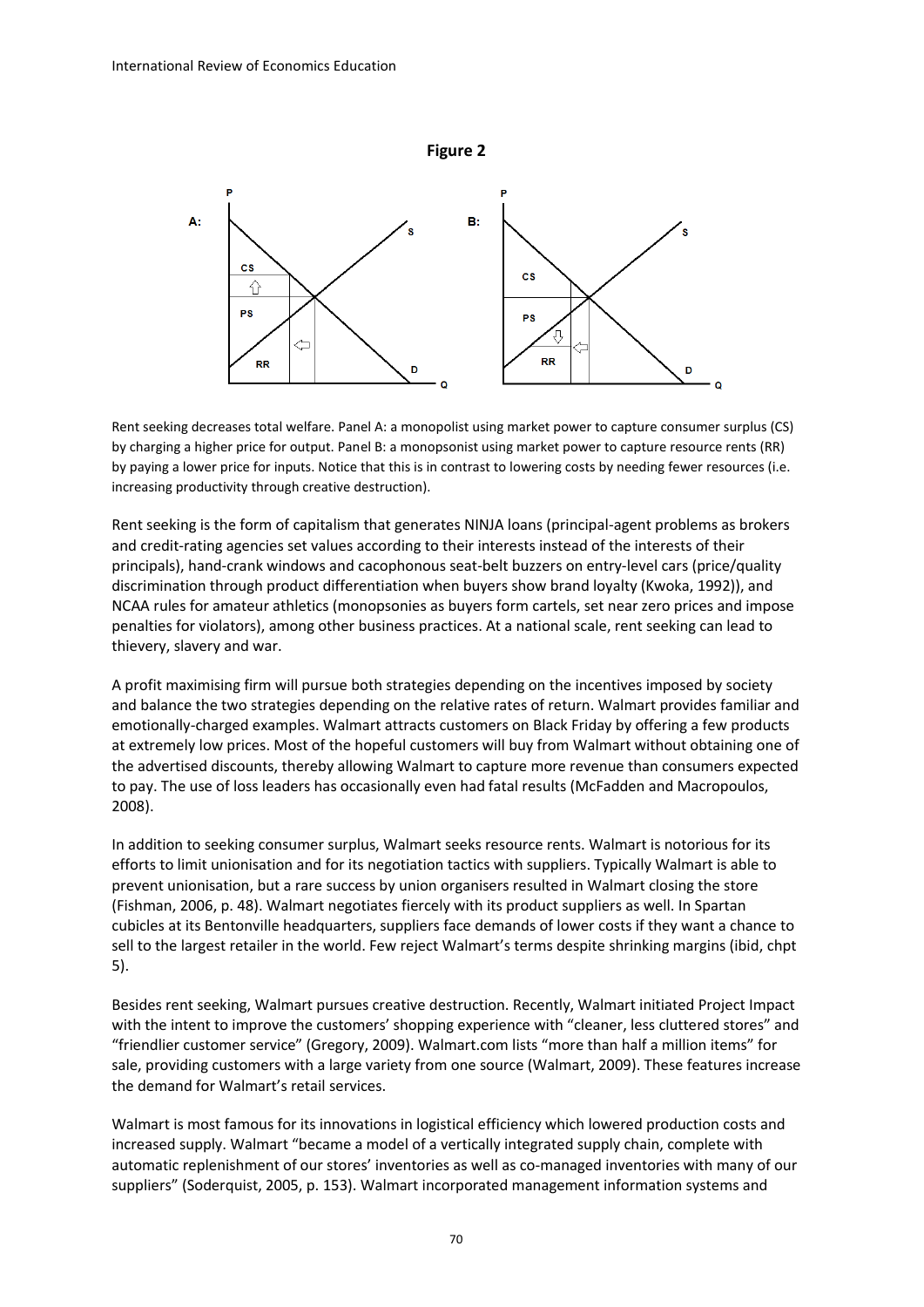brought just-in-time to retailing. This contribution is so significant that some research credits Walmart for much of the relative increase in U.S. productivity growth in the 1990s (Johnson, 2002 attrib. Krugman and Wells, 2009 and attrib. Soderquist, 2005). Although discussing Walmart can be quite emotional, it is the world's largest corporation ("Global 500", 2010) and should be understandable to students. Nonetheless, I am confident that a review of any large corporation would also yield multiple examples of each type of profit seeking, whether creative destruction or rent seeking.

Now that students have had the opportunity for their own observations to be confirmed and broadened, we can assess the social costs and benefits of profit seeking. Creative destruction generates growth. Monopolistically-competitive firms continually introduce new products and production methods in order to stay in business. Society benefits from the innovation while the old technologies and the firms hanging on to them are wiped out (Schumpeter, 1942). Graphically, either increasing the supply or demand curve increases total welfare in the economy.

Rent seeking slows growth. Monopolies and monopsonies force market prices away from welfaremaximising values resulting in deadweight losses (Harberger, 1954). Other deadweight losses result when potential buyers do not participate in markets due to asymmetric information (Akerlof, 1970). Potentially larger are the opportunity costs that arise from investments made in pursuit of rent seeking instead of creative destruction (Krueger, 1974). Beyond merely wasting resources that could have gone to output, rent seeking wastes resources that could have generated growth. Every dollar spent on the appropriation or protection of wealth and resources could have been invested in capital accumulation, education, health or research and development, but is not when firms decide that rent seeking is more profitable. One manifestation at the national scale is the resource curse in which resource-rich countries exhibit below-average growth rates (Sachs and Warner, 2001).

How do we balance rent seeking and creative destruction? Institutions "are the underlying determinant of the long-run performance of economies" (North, 1990, p. 107). A society's rules and values will decide the incentives for stealing, colluding, learning and researching. Good institutions will discourage rent seeking and encourage creative destruction, in all of their manifestations.

More specifically, "institutions are decisive for the resource curse" and influence whether natural resources become an asset or an economic distraction (Mehlum *et al*., 2006, p. 1). Corruption signals rent seeking and lower levels of it are associated with dynamic efficiency and the realisation of potential growth (Kauper, 2010). Institutions alter Walmart's incentives between rent-seeking and creative destruction. Consumer protection laws regarding truth in advertising and the provision of rain checks influence the benefits of promoting loss leaders. Labour laws regarding employer rights to union opposition and rules of organising alter the calculus of effort for both sides. When institutions can channel self-interest into creative destruction, free-market capitalism is socially beneficial.

#### *From Creative Destruction to Increasing Supply*

At this point in the lecture(s), the students should have the sense that they and their dissenters both have valid observations regarding individual self-interest and social welfare. Society's challenge lies in knowing which incentives will best exploit self-interest for society's gain. The next task in the classroom is for the students to understand the mechanisms for growth through creative destruction, and again the place to begin is with what the students already know.

Long before taking a macroeconomics course, students have already seen various manifestations of firms increasing supply. Many businesses provide a wide range of examples of economic investment. Either the students or the instructor can begin by providing specific examples and then the instructor can classify those by economic terminology. See Table 1 for possible examples from a hypothetical McDonald's restaurant.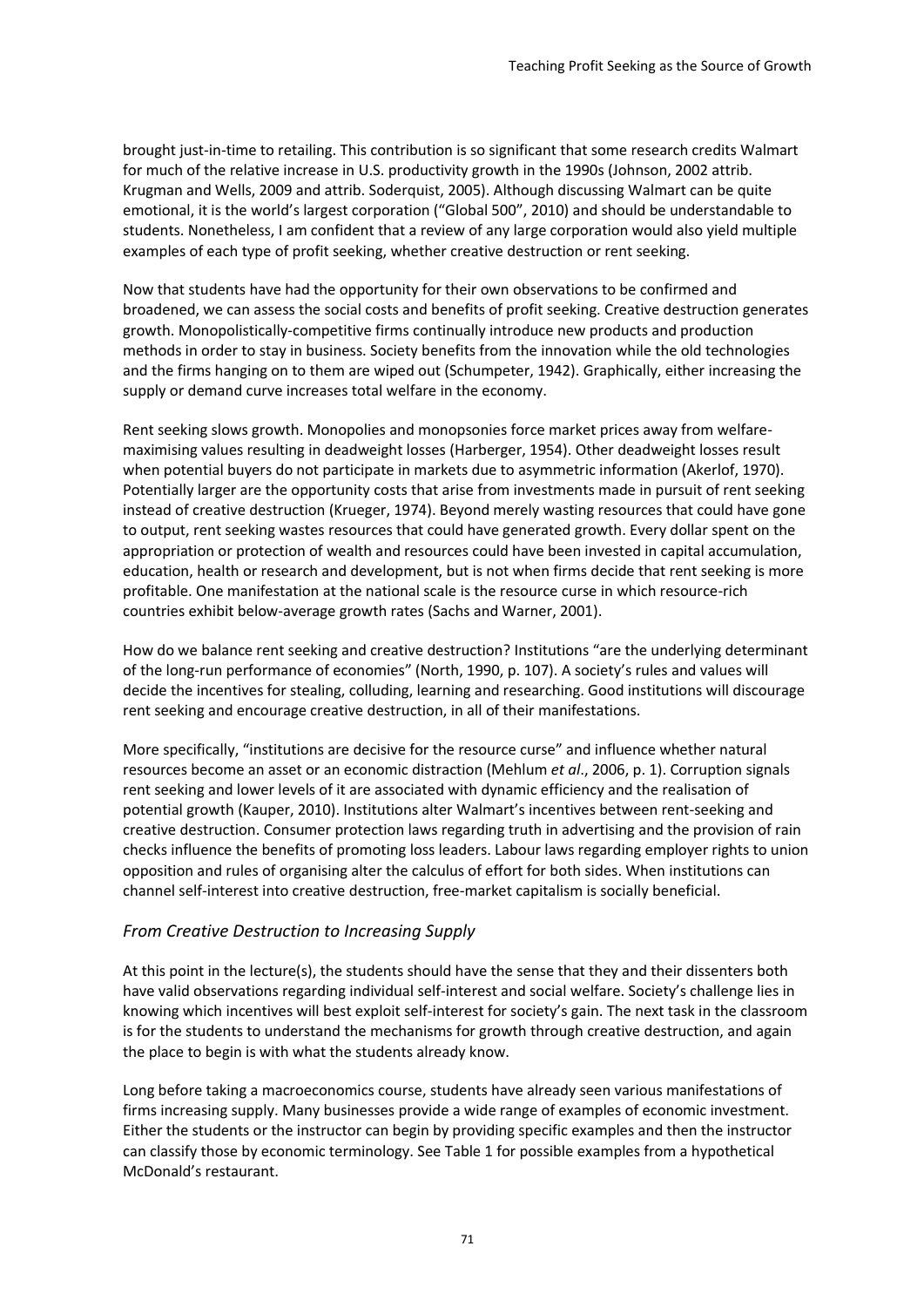| How could a McDonald's increase the quantity supplied?                                                                | Economy-wide economic<br>term-i.e. source of growth   | Returns*  |
|-----------------------------------------------------------------------------------------------------------------------|-------------------------------------------------------|-----------|
| Use more ingredients: e.g. more potatoes                                                                              | Increase in natural resources                         |           |
| Hire more workers: e.g. more cashiers                                                                                 | Increase in labour                                    |           |
| Use more equipment: e.g. more cash registers                                                                          | Increase in physical capital                          |           |
| Train workers: e.g. send managers to Hamburger<br>University                                                          | Increase human capital-<br>education                  |           |
| Reduce sick days: e.g. offer bonuses to non-smokers                                                                   | Increase human capital-health                         |           |
| Use better ingredients: e.g. train suppliers in developing<br>countries to produce more uniform potatoes              | Better soil, climate etc.                             |           |
| Use more effective capital: e.g. use cash registers with<br>pictograms for keys                                       | Better technology embodied in<br>capital              |           |
| Use better procedures: e.g. have cashiers fill sodas while<br>waiting for order fillers to bring hamburgers and fries | Better technology-imitation                           |           |
|                                                                                                                       | Better technology-innovation                          | $\ddot{}$ |
| Use better advertising: e.g. promote the reintroduction<br>of the McRib® sandwich                                     | Reduce transaction costs-<br>search                   |           |
| Provide uniform products: e.g. same hamburger by look<br>and taste throughout the United States                       | Reduce transaction costs-<br>contract negotiation     |           |
| Provide quality guarantee: e.g. replace the hamburger of<br>any dissatisfied customer, no questions asked             | Reduce transaction costs-<br>contract enforcement     |           |
| Find better location: e.g. closer to more traffic                                                                     | Reduce transaction costs--<br>transportation          |           |
| Build better road to store: e.g. driveways with better<br>ingress and egress to a busy street                         | Build infrastructure (reduce<br>transportation costs) |           |

#### **Table 1:** Ways to Increase Supply

\* "-" indicates a source of decreasing returns to development and "+" indicates a source of increasing returns to development.

Each of these sources of growth requires investment. Therefore, an indirect source of growth is to lower the cost of investment. Since the interest rate is the price of loanable funds and either an actual cost or opportunity cost of economic investment, then a lower interest rate can increase economic investment and growth. This lower interest rate can be attained through an increase in total savings or through more efficient financial markets.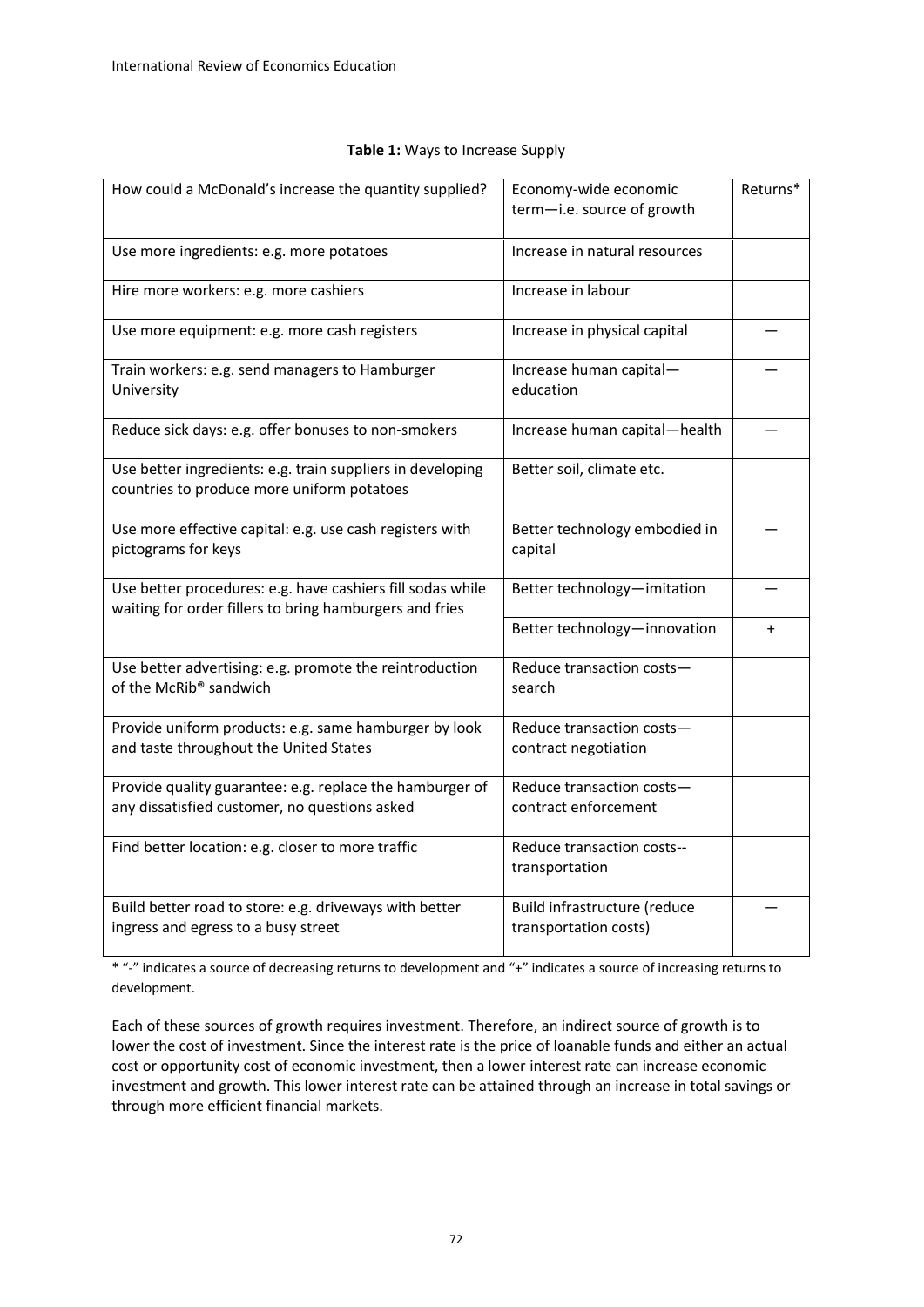As previously described, since creative destruction is an opportunity cost of rent seeking, institutions that reduce rent seeking will increase creative destruction and economic growth. With this we can make a summary list including the most typical sources of growth from Table 1:

- Accumulation of physical capital
- Investment in human capital
- Building infrastructure
- Imitating and adapting existing technologies
- Innovation
- Higher saving rates, whether domestic or from (financial) capital inflow
- Better institutions

#### *Building and Testing the Theory: Divergence and Convergence*

How can this information be used to explain observed economic growth rates, predict trajectories of growth, and improve country performance? A good place to start is with the idea that the returns increasing or decreasing—to each source of growth will likely change depending on the level of development of the economy. In other words, as an economy grows its opportunities for growth will likely change. If there are increasing returns to development, then as a country develops, rates of return on additional investment should increase with the result that economic growth should accelerate and rich countries diverge from poor ones left in a poverty trap. On the other hand, if there are decreasing returns to development, then investment and growth should yield lower subsequent returns and poor countries should initially experience rapid growth which slows down as they converge to rich countries.

When should there be decreasing returns? If they can choose among specific alternatives within a source of growth, then rational agents will first choose options with the highest rates of return, followed by options with lower rates of return. For example, if a McDonald's manager can choose between the purchase of another cash register, oven, fryer, refrigerator, table or computer, then the rational manager will spend available funds on items that will increase profits by the largest amount. Likewise, if a franchisee is deciding where to open a new store, she will first choose the most profitable locations. Applying the principle of the lowest-hanging fruit implies that investment in physical capital yields diminishing marginal returns. This concept can be extrapolated to the national level, as the instructor would have likely shown in the chapter on aggregate supply and aggregate demand.

The principle of the lowest-hanging fruit should also apply to investment in human capital, infrastructure and the imitation of technologies. Elementary schools choose to teach reading and writing before macroeconomics. Efficient governments build bridges connecting large populations before they build a bridge to nowhere. Firms can choose among state-of-the-art and defunct technologies when copying others. The more outdated the firm's current technology, the larger the potential jump in productivity and hence the larger potential growth.

Of course, keeping one factor of production constant, for our purposes labour, more investment in another factor of production should yield diminishing returns as the balance of inputs shifts away from labour leading to crowding etc.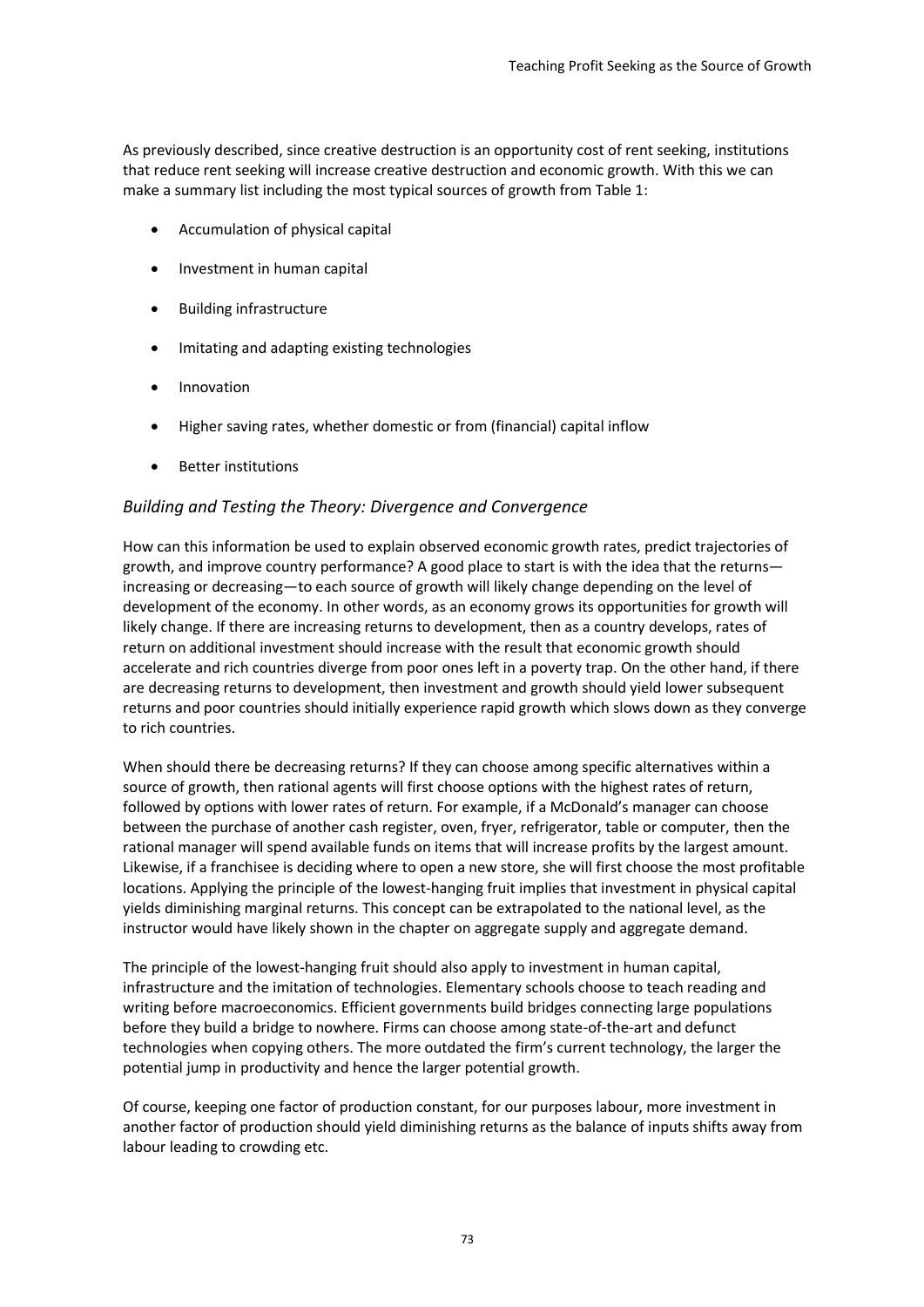In some instances, returns can increase with economic development. When a firm is developing a new technology, then it cannot apply the principle of the lowest-hanging fruit. Since the firm does not know which method will yield the best results, it cannot select it before selecting technologies with lower returns, suggesting that innovation should not be characterised by decreasing returns. Due to spillovers, technological and scientific progress should feed off of each other, generating an increasing rate of progress (Romer, 1986). This describes the history of the developed nations (Warsh, 2006).

Other societal features should exhibit increasing returns to development. If individuals are characterised by diminishing marginal utility, then it should be easier for them to save as their wealth increases. The greater savings combined with increasing efficiency in financial markets allow more economic investment in growth. Development should facilitate further development. Similarly, if economic justice is a normal good that also improves economic efficiency, development should build momentum. The Progressive Era brought rights and economic participation to women and minorities, and arrived with the growth of the middle-class. The Progressive Era also led to less corruption, which suggests less rent seeking and more creative destruction. This suggests that institutions exhibit increasing returns to development; the more developed the country, the easier it is for the country to pursue growth through better institutions, analogous to Rostow's precondition-to-takeoff stage of growth (Rostow, 1960).

In a static view, we can show sources of growth with decreasing returns with the standard, upwardsloping and concave production function. We could create a production function with an independent variable with increasing returns and get an upward-sloping, convex curve. By convention, the independent variable is physical capital, the curve is concave and investment in any other source of growth shifts the frontier upward.

What would a dynamic view to illustrate predicted patterns of growth look like? In this case, the growth rate is on the vertical axis and our independent variable is initial GDP per capita. If the sources of growth with decreasing returns dominate, then the frontier would be downward-sloping, indicating convergence. If the sources of growth with increasing returns dominate, then the frontier would be upward-sloping. At this point, simple theory alone cannot predict the slope of the frontier, so empirical evidence can help.

The data show that some countries are converging, while others are diverging, thereby suggesting that countries are investing in the various sources of growth in many different combinations with varying degrees of success (see Figure 3). The most efficient countries are in fact converging and are likely investing in sources of growth with decreasing returns, such as physical capital, human capital and imitation of technologies. Research on the East Asian Miracle confirms this (Young, 1995).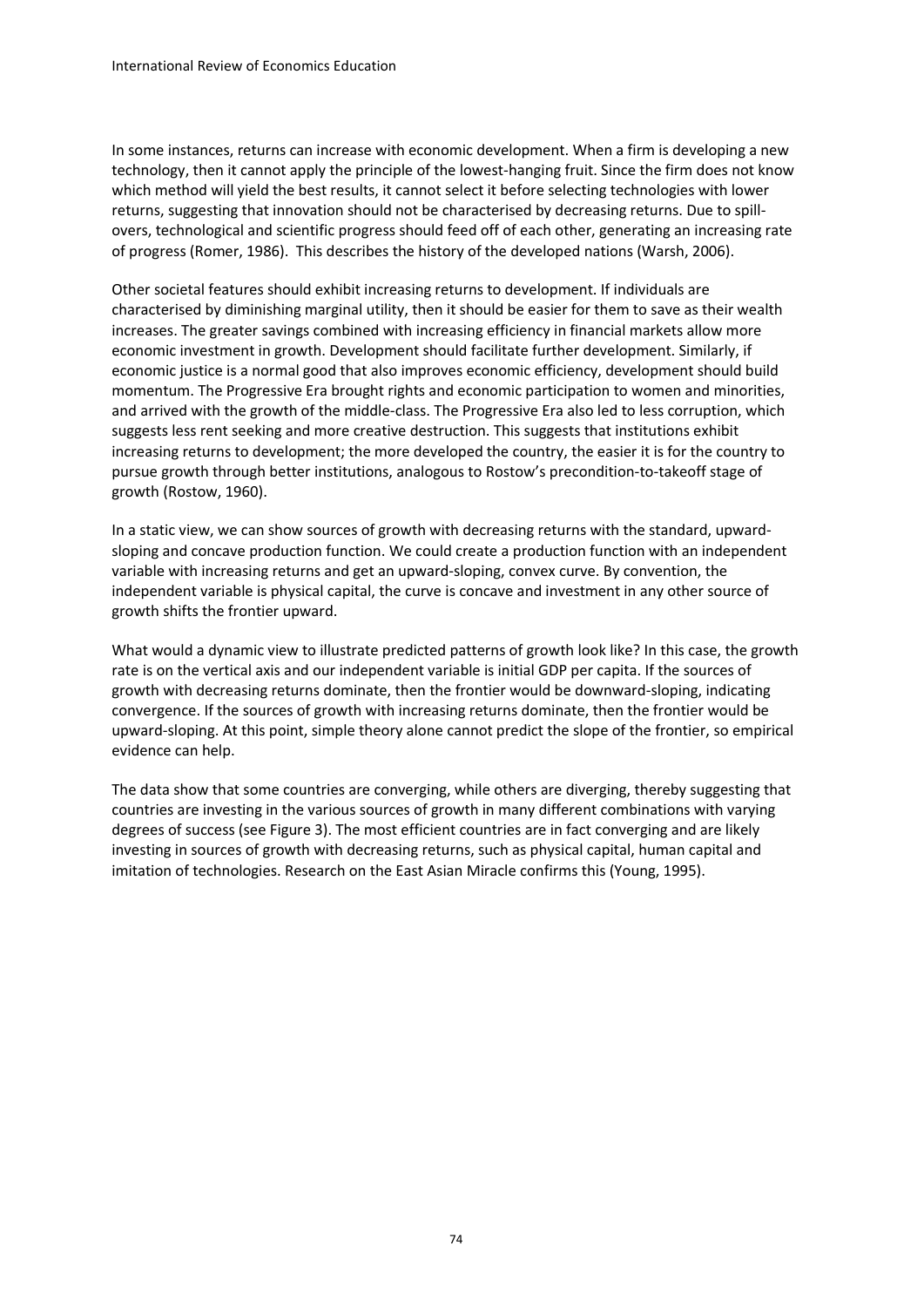

**Figure 3:** Three Types of Countries

Average growth rates are from the PWT 6.1 (Heston *et al.*, 2002). GDP is expressed in 1996 PPP dollars. Data points are represented by the International Organization for Standard's (ISO) three-letter country codes.

Diverging countries, on the other hand, do not seem to be taking advantage of opportunities for growth. This suggests that they are stuck in a poverty trap of low saving rates and institutions that favour rent seeking—in other words, the sources of growth with increasing returns. This is consistent with the many economists that argue the importance of institutions for development (Olson, 1996; Knack, 2003; Rodrik *et al.*, 2004; and Kauper, 2010).

Although each country is unique, we can summarise the global situation for Intro students. Diverging countries, also known as developing or less-developed nations, need to improve their institutions so that the private incentives for profit seeking will generate creative destruction and not rent seeking. And they should increase their saving rates (or liberalise their capital inflows or devalue their currency). Converging countries, also known as emerging markets, are on the path to economic development by investing in physical capital, human capital and borrowing technologies from other countries. Developed countries are investing in capital and better institutions, but their key source of growth is the research and development of new technologies. Over time, the frontier should slowly shift out due to increasing returns to innovation; (see Figure 3).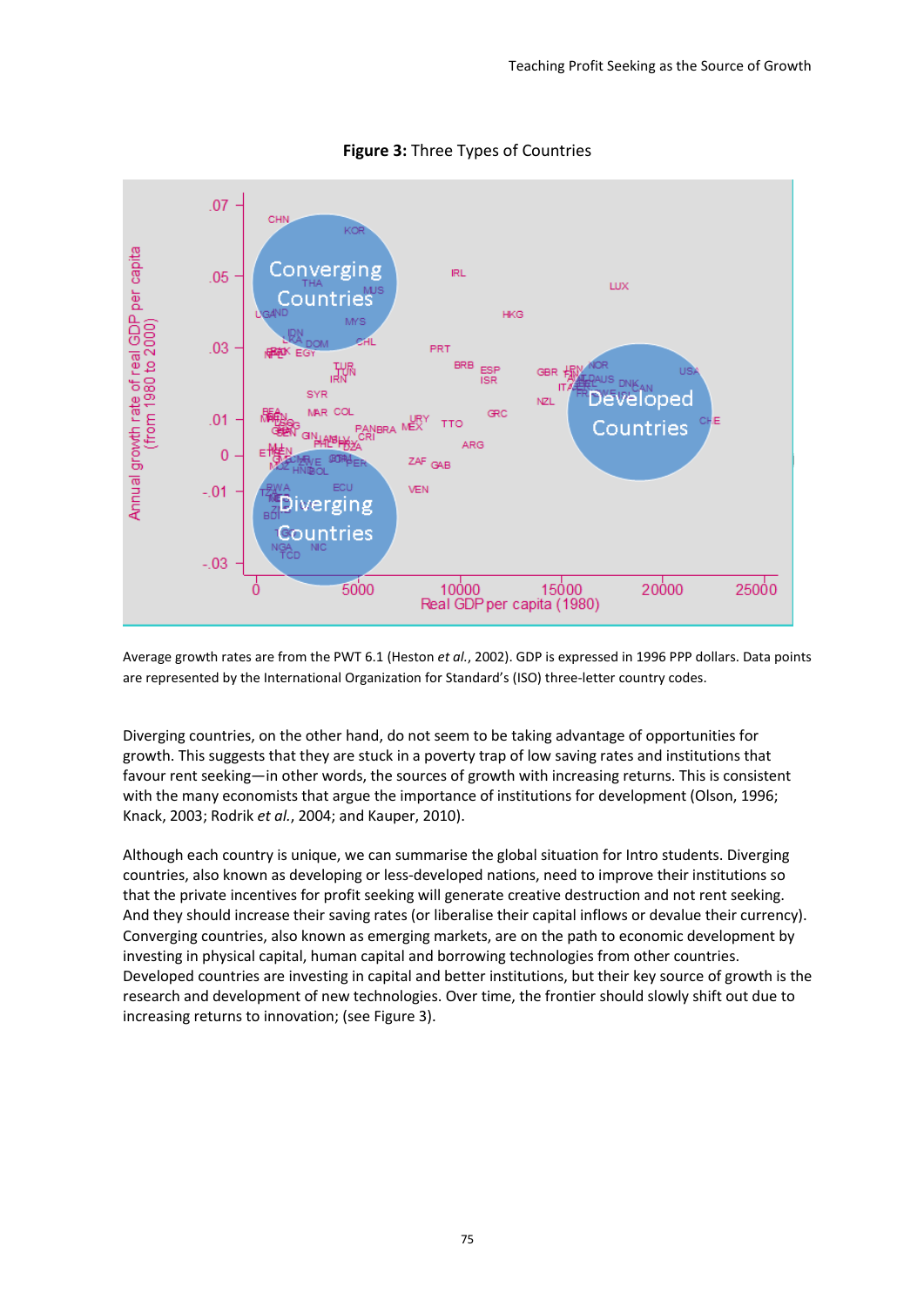# **5. Conclusion**

My proposed presentation begins with profit-seeking options of rent seeking or creative destruction. Creative destruction leads to growth and a variety of sources are considered. Depending on the sources pursued and the nature of the returns, poor countries might show convergence, divergence, or something in between. The ideas are not new, but the presentation is unusual.

Another option is to begin with textbooks specialising in economic growth, and then simplify them for introductory students. Barro and Sala-i-Martin have an extremely thorough textbook, *Economic Growth* (1995), but this advanced book is part of the preparation of professionals that will be reading from and contributing to journals that advance formal models to be used in empirical studies. Their objectives are different and consequently the authors skim intuition to leave space for derivations and data.

Many authors of upper-division textbooks on growth (see Jones, 2002 and Weil, 2005) do a wonderful job of building the intuition with lucid prose and vivid examples. However, they require an entire textbook with about a dozen chapters to do so. In order to leave time for business cycles and inflation in an Introductory Macroeconomics course, their textbooks would have to be condensed into a chapter or two. Because they go through the typical sequence of importance of growth, role of capital, Solow model, and so forth, this would leave us with the same limitations of a typical introductory textbook and our students with the same incredulity.

Some introductory textbook authors have seen a need to change the typical approach, one example being Cowen and Tabarrok with their textbook *Modern Principles: Macroeconomics* (2010). Before their treatment of the aggregate production function, they have an entire chapter on the basic intuition of economic growth, complete with the overview that institutions determine the incentives for investment in factors of production which generate GDP per capita (ibid, p. 98). That institutions matter is a key part of my proposed treatment. Nevertheless, my proposal goes even further by providing the context of rent seeking versus creative destruction leading to diverging, converging and developed countries.

Not all economists will accept my emphasis on institutions, my partition of country performance, or some other specific feature, and rightly so since many of our past quests have proved elusive (Easterly, 2001) and consequences unintended (Lal, 1998). When Lucas (1988) thinks about the causes of poverty and hardly anything else, he wonders whether it is the Indian government or its "nature" that is to blame, and economists are still debating that question. However, I have tried to be broad in encompassing many sources of growth and many possible outcomes, while limited in measuring and ranking them, thereby avoiding as much debate as possible.

I have tried to present a summary of the basic features of economic growth. Since this is likely the only time our students will hear our economic descriptions, we should prepare them with our best collective effort for years later when they need to vote amidst political rancour and have managerial plans despite planning to change them. Our students already face plenty of uncertainty and we can reduce it and add value with a presentation of the economic forces that we largely agree upon.

Unfortunately despite my empathy with them, many students resist my approach. Even though it is intended to confirm and build upon students' views, by expanding those views, it still challenges them and makes many students uncomfortable. Many are bothered by the notion that free markets are not a panacea. Others take umbrage in the suggestion that poor countries need to reform themselves and improve their own institutions. Some ridicule the thought that Walmart with its "always low prices" contributes to economic growth and well-being.

And many students still avoid the effort needed to understand the economic world. They know that they want a good grade, but are not so certain that the offered economic knowledge will actually be useful later in their lives. Given that calculus, they become cost-minimisers facing the fixed output of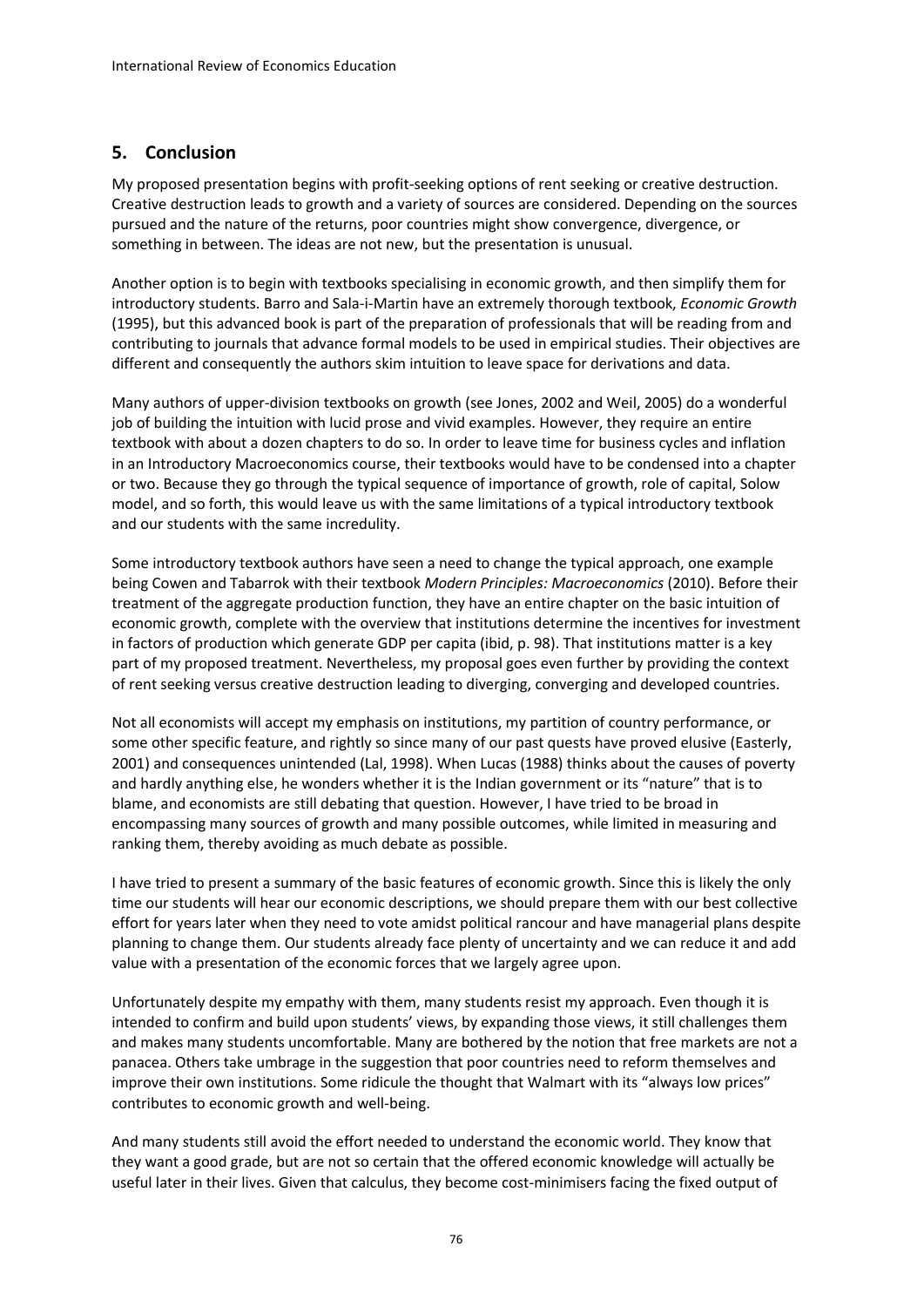passing the exam. Consequently, they want study guides and lectures that stick to the textbook as closely as possible. Time spent on real-world applications seems wasted to them and deviations from the textbook merely confusing.

Nevertheless, I think that deviating from the textbook is worthwhile and that my proposed content accurately coalesces the cumulative work on economic growth to help students leave the course with lessons for a lifetime.

## **References**

Abramovitz, M. "Catching Up, Forging Ahead, and Falling Behind." *The Journal of Economic History*, June 1986, Vol. 46(2), pp. 385-406.

Aghion, P. and Howitt, P. (1997). *Endogenous Growth Theory*, Cambridge, MA: The MIT Press.

Akerlof, G. A. (1970). "The Market for 'Lemons': Quality, Uncertainty, and the Market Mechanism," *Quarterly Journal of Economics*, Vol. 84(3), pp. 488-500.

Bain, K. (2004). *What the Best College Teachers Do*, Cambridge, MA: Harvard University Press.

Barro, R. J. (1991). "Economic Growth in a Cross Section of Countries," *Quarterly Journal of Economics*, Vol. 98(5), Part II, S103-S125.

Barro, R. J. and Sala-i-Martin, X. (1992). "Convergence," *Journal of Political Economy*, Vol. 100(2), pp. 223- 251.

Barro, R. J. and Sala-i-Martin, X. (1995). *Economic Growth*, Cambridge, MA: The MIT Press, 1999.

Baumol, W. J. and Blinder, A. S. (2008). *Macroeconomics: Principles and Policy*, Cincinnati, OH: South-Western College Publishing.

Becker, G. S. (1964). *Human Capital: A Theoretical and Empirical Analysis, with Special Reference to Education*, New York, NY: National Bureau of Economic Research distributed by Columbia University Press.

Carver, T. N. (1917). "Production versus Predation," *The Foundation of National Prosperity: Studies in the Conservation of Permanent Natural Resources*, edited by R. T. Ely, R. H. Hess, C. K. Leith, and T. Nixon Carver, New York, NY: The Macmillan Company.

Case, K. E., Fair, R. C. and Oster, S. M. (2009). *Principles of Macroeconomics*, 9<sup>th</sup> ed., Upper Saddle River, NJ: Prentice Hall.

Colander, D. (2004). "The Art of Teaching Economics," *International Review of Economics Education*, Vol. 3(1), pp. 63-76.

Colander, D. (2009). *Macroeconomics*, 8<sup>th</sup> ed., New York, NY: McGraw-Hill.

Cowen, T. and Tabarrok, A. (2010). *Modern Principles: Macroeconomics*, New York, NY: Worth Publishers.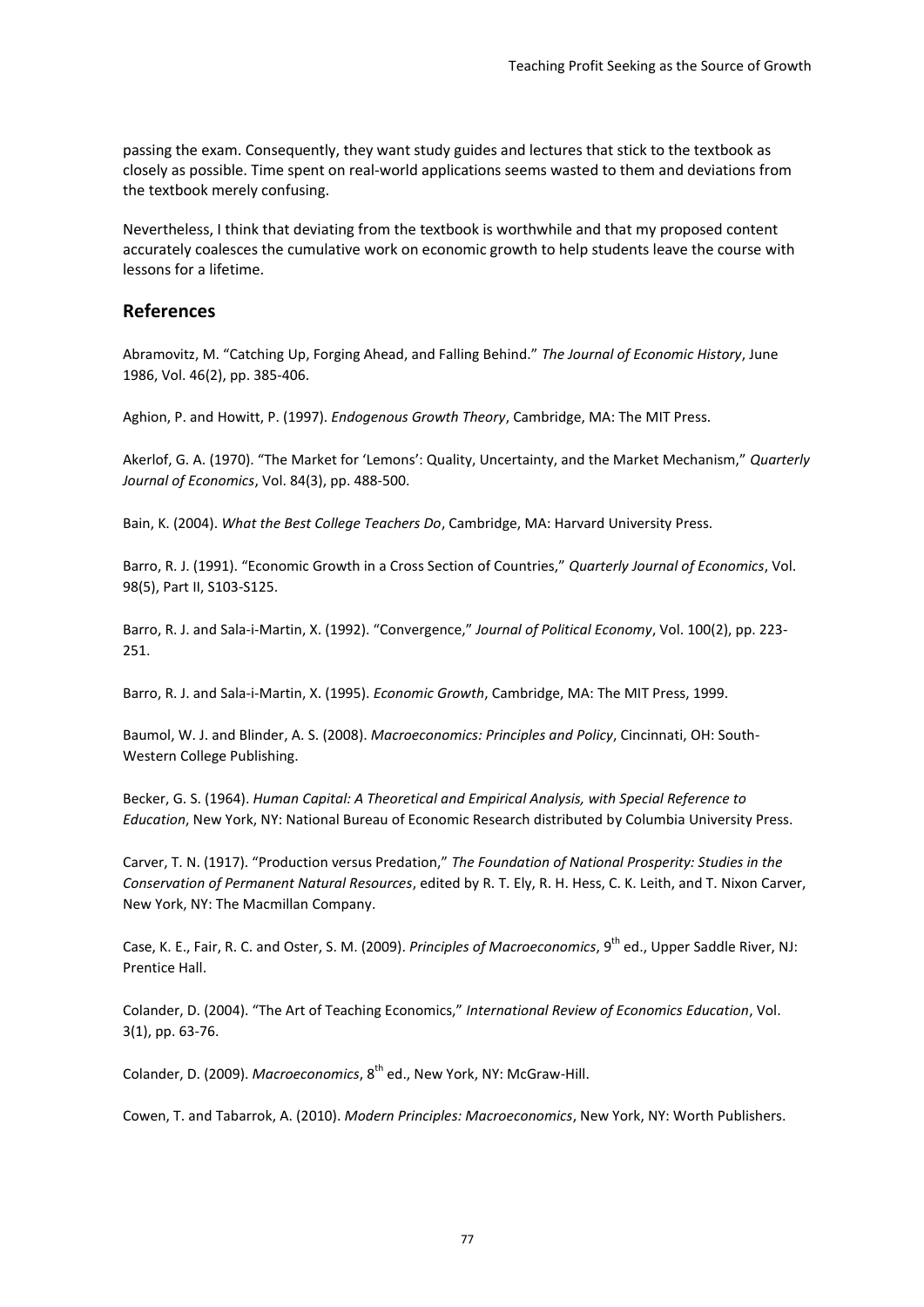DeLong, B. J. (1997). "Cross-Country Variations in National Economic Growth Rates: The Role of 'Technology'," *Technology and Growth*, edited by Jeffrey Fuhrer and Jane Sneddon Little, Boston, MA: Federal Reserve Bank of Boston.

Easterly, W. (2001). *The Elusive Quest for Growth: Economists' Adventures and Misadventures in the Tropics*, Cambridge MA: The MIT Press, 2002.

Fishman, C. (2006). *The Wal-Mart Effect: How the World's Most Powerful Company Really Works—and How It's Transforming the American Economy*, New York, NY: The Penguin Press.

"Global 500" (2010, July 26). *Fortune*, Retrieved January 13, 2011 from the World Wide Web: [http://money.cnn.com/magazines/fortune/global500/2010/full\\_list/index.html.](http://money.cnn.com/magazines/fortune/global500/2010/full_list/index.html)

Gregory, S. (2009, September 9). "Walmart's Latest Move to Crush the Competition," *Time*, Retrieved June 19, 2010 from the World Wide Web[: http://www.time.com/time/business/article/0,8599,1920698,00.html.](http://www.time.com/time/business/article/0,8599,1920698,00.html)

Grossman, G. M. and Helpman, E. (1991). *Innovation and Growth in the Global Economy*, Cambridge, MA: The MIT Press.

Harberger, Arnold C. (1954). "Monopoly and Resource Allocation in Factor Markets versus Product Markets," *The American Economic Review*, vol. 44, no. 2, pp. 77-87.

Hausmann, R., Rodrik, D. and Velasco, A. (2006). "Getting the Diagnosis Right: A New Approach to Economic Reform," *Finance and Development*, Vol. 43(1).

Heston, A., Summers, R. and Aten, B. (2002). *Penn World Tables Version 6.1 (and Version 5.6)*, Center for International Comparisons at the University of Pennsylvania.

Hubbard, R. G. and O'Brien, A. P. (2009). *Macroeconomics*, 2<sup>nd</sup> ed., Upper Saddle River, NJ: Prentice Hall.

Johnson, B. C. (2002). "Retail: The Wal-Mart Effect," *McKinsey Quarterly*, February.

Jones, C. I. (2002). *Introduction to Economic Growth*, 2<sup>nd</sup> ed., New York, NY: W.W. Norton & Company.

Kauper, D. (2010). "Corruption and Efficiency," working paper.

Knack, S. (ed.) (2003). *Democracy, Governance, and Growth*, Ann Arbor, MI: The University of Michigan Press.

Krueger, A. O. (1974). "The Political Economy of the Rent-Seeking Society," *The American Economic Review*, Vol. 64(3), pp. 291-303.

Krugman, P. R. and Wells, R. (2009). *Economics*, 2nd ed., New York, NY: Worth Publishers.

Kwoka, J. E., Jr. (1992). "Market Segmentation by Price-Quality Schedules: Some Evidence from Automobiles," *Journal of Business*, Vol. 65(4), pp. 615-628.

Lewis, W. A. (1954). "Economic Development with Unlimited Supplies of Labor," *Manchester School of Economics and Social Studies*, Vol. 22, pp. 139-191.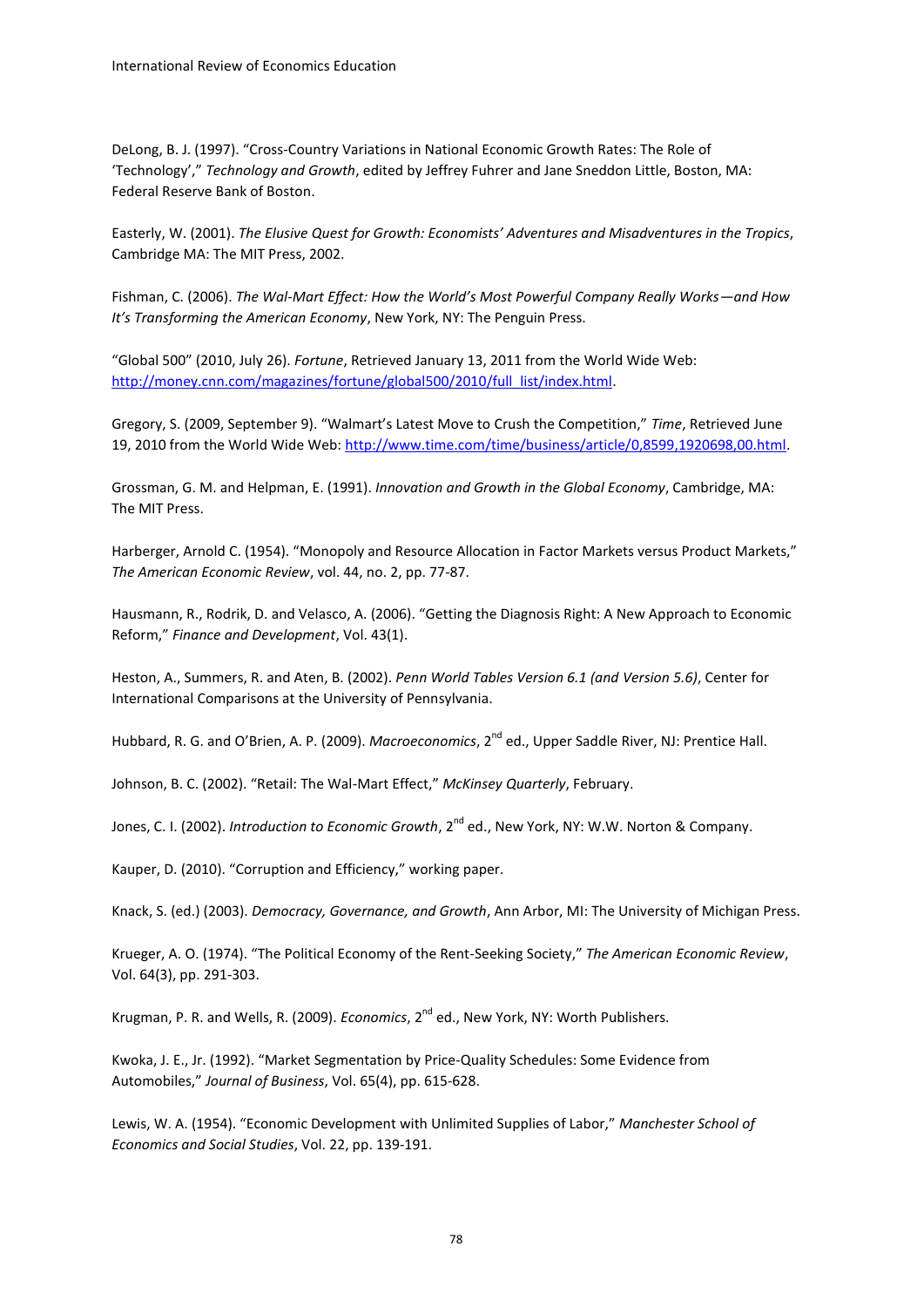Lal, D. (1998). *Unintended Consequences: The Impact of Factor Endowments, Culture, and Politics on Long-Run Economic Performance*, Cambridge, MA: The MIT Press, 2001.

Lowman, J. (1995). *Mastering the Techniques of Teaching*, San Francisco, CA: Jossey-Bass.

Lucas, R. E., Jr. (1988). "On the Mechanics of Economic Development," *Journal of Monetary Economics*, Vol. 22(1), pp. 3-42.

Mankiw, N. G., Romer, D., and Weil, D. N. (1992). "A Contribution to the Empirics of Economic Growth," *Quarterly Journal of Economics*, Vol. 107(2), pp. 407-437.

Mankiw, N. G. (2001). *Principles of Macroeconomics*, 2<sup>nd</sup> ed., Orlando, FL: Harcourt College Publishers.

McFadden, R. D. and Macropoulos, A. (2008, November 28). "Wal-Mart Employee Trampled to Death," *The New York Times*, Retrieved June 19, 2010 from the World Wide Web: [http://www.nytimes.com/2008/11/29/business/29walmart.html.](http://www.nytimes.com/2008/11/29/business/29walmart.html)

McKeachie, W. J. *et al*. (2006). *Teaching Tips : Strategies, Research, and Theory for College and University Teachers*, Boston, MA: Houghton Mifflin Company.

Mehlum, H., Moene, K. and Torvik, R. (2006). "Institutions and the Resource Curse," *The Economic Journal*, Vol. 116(508), pp. 1-20.

Murphy, K. M., Shleifer, A. and Vishny, R. W. (1989). "Industrialization and the Big Push," *Quarterly Journal of Economics*, Vol. 106(2), pp. 503-530

North, D. (1990). *Institutions, Institutional Change and Economic Performance*, New York, NY: Cambridge University Press.

Olson, M. (1996). "Big Bills Left on the Sidewalk: Why Some Nations Are Rich, and Others Poor," *Journal of Economic Perspectives*, Vol. 10(2), pp. 3-24.

Parkin, M. (2010). *Macroeconomics*, 9<sup>th</sup> ed., Boston, MA: Pearson Education.

Ricardo, D. (1817). *On the Principles of Political Economy and Taxation*, London: John Murray, Albemarle-Street, 1821.

Rodrik, D., Subramanian, A. and Trebbi, F. (2004). "Institutions Rule: The Primacy of Institutions Over Geography and Integration in Economic Development," *Journal of Economic Growth*, Vol. 9(2), pp. 131-165.

Romer, P. M. (1986). "Increasing Returns and Long-Run Growth," *Journal of Political Economy*, Vol. 94(5), pp. 1002-1037.

Romer, P. M. (1990). "Endogenous Technological Change," *Journal of Political Economy*, Vol. 98(5), Part II, S71-S102.

Rosenstein-Rodan, P. (1943). "Problems of Industrialization of Eastern and Southeastern Europe," *Economic Journal*, Vol. 53(202/211), pp. 202-211.